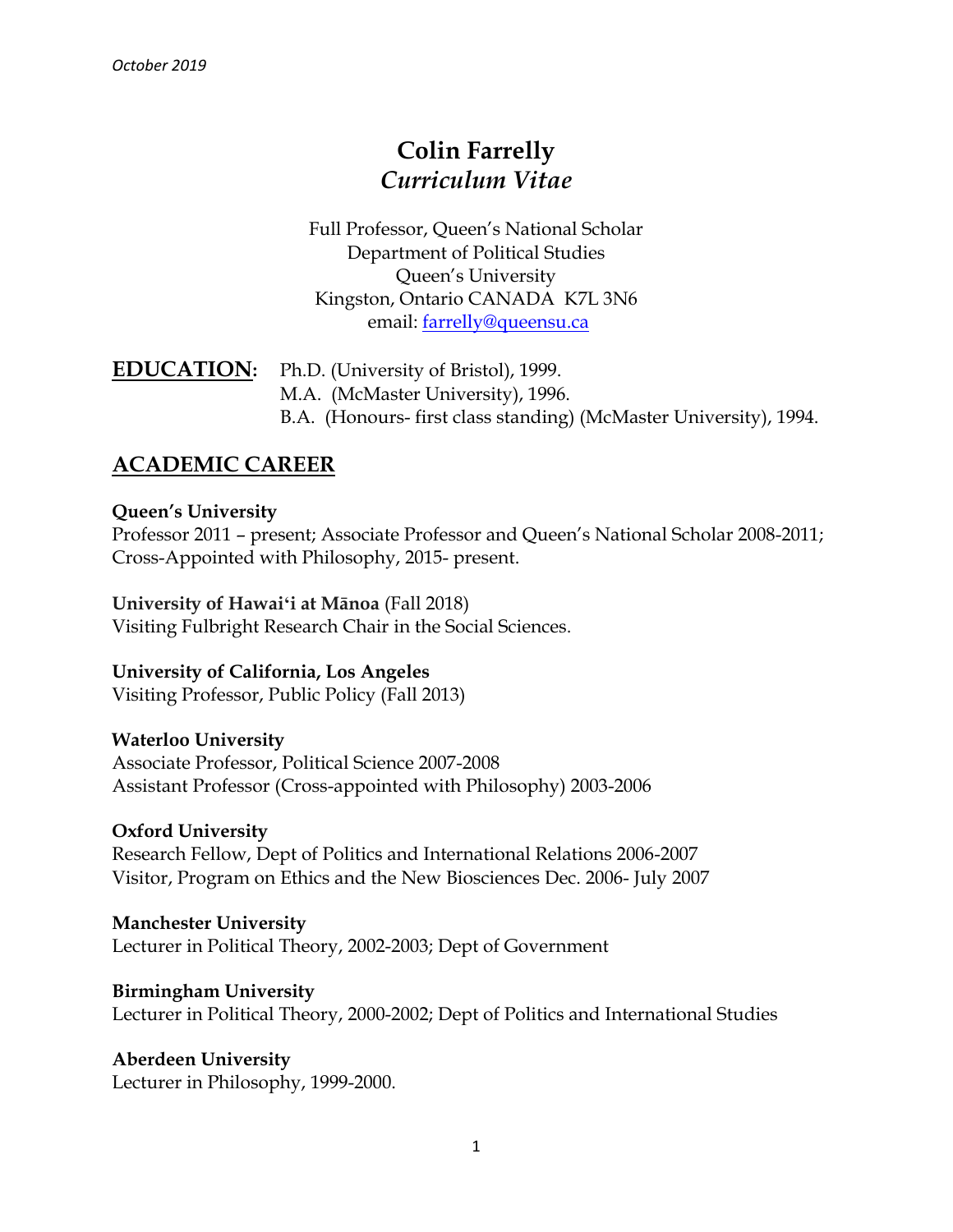### **PUBLICATIONS:**

### **BOOKS: ( 4 single-authored books, 2 edited volumes)**

*Genetics and Ethics: An Introduction* (Polity Books, 2018).

*Biologically Modified Justice* (Cambridge University Press, 2016).

*Justice, Democracy and Reasonable Agreement* (Basingstoke: Palgrave MacMillan, 2007). 253 pp. (Reviewed in *Mind*; *Journal of Moral Philosophy; Political Studies Review*)

*An Introduction to Contemporary Political Theory* (London: Sage Publications, 2004). 189 pp. (Reviewed in *Political Studies Review; Contemporary Political Theory; Australian Journal of Political Science*)

*Virtue Jurisprudence* (co-edited with Lawrence Solum) (Basingstoke: Palgrave MacMillan, 2008), 268 pp. (Reviewed in *Journal of Politics*, *Pittsburgh Law Review*)

*Contemporary Political Theory: A Reader* (editor) (London: Sage Publications, 2004). 305 pp. (Reviewed in *Contemporary Political Theory*)

| <b>Impact Factor</b> |  | Journal                                                       | Ranking in Field by Impact Factor [top 10 journals highlighted] |
|----------------------|--|---------------------------------------------------------------|-----------------------------------------------------------------|
| 20.8                 |  | <b>British Medical Journal</b>                                | #4 in General and Internal Medicine                             |
| 8.6                  |  | <b>EMBO</b> Reports                                           | #23 in Cell Biology                                             |
| 8.6                  |  | <b>EMBO</b> Reports                                           | #23 in Cell Biology                                             |
| 6.4                  |  | <b>American Journal of Bioethics</b>                          | #1 in Ethics                                                    |
| 6.4                  |  | <b>American Journal of Bioethics</b>                          | #1 in Ethics                                                    |
| 6.0                  |  | Journal of Gerontology: Biological Sciences #1 in Gerontology |                                                                 |
| 4.7                  |  | <b>Annals of NY Academy of Sciences</b>                       | #8 in Multidisciplinary Science                                 |
| 3.2                  |  | Biogerontology                                                | #14 in Geriatrics and Gerontology                               |
| 3.1                  |  | QJM: An International Journal of Medicine                     | #27 in General and Internal Medicine                            |
| 2.8                  |  | Rejuvenation Research                                         | #20 in Geriatrics and Gerontology                               |
| 2.8                  |  | Rejuvenation Research                                         | #20 in Geriatrics and Gerontology                               |
| 2.8                  |  | Rejuvenation Research                                         | #20 in Geriatrics and Gerontology                               |
| 2.2                  |  | Journal of Royal Society of Medicine                          | #43 General and Internal Medicine                               |
| 1.6                  |  | <b>Bioethics</b>                                              | #9 in Ethics                                                    |
| 1.6                  |  | <b>Bioethics</b>                                              | #9 in Ethics                                                    |
| 1.5                  |  | <b>Journal of Medical Ethics</b>                              | #10 in Ethics                                                   |
| 1.5                  |  | Journal of Medical Ethics                                     | #10 in Ethics                                                   |
| 1.3                  |  | Kennedy Institute of Ethics Journal                           | #15 in Ethics                                                   |
| 1.2                  |  | <b>Political Studies</b>                                      | #75 in Political Science                                        |
| 1.1                  |  | Journal of Applied Philosophy                                 | #20 in Ethics                                                   |
| 1.0                  |  | Hypatia                                                       | #19 in Women Studies                                            |
| 1.0                  |  | Cambridge J of Healthcare Ethics Quarterly                    | #26 in Social Science, Biomedical                               |
| 1.0                  |  | Cambridge J of Healthcare Ethics Quarterly                    | #26 in Social Science, Biomedical                               |
| 0.81                 |  | Journal of Medicine and Philosophy                            | #21 in Ethics                                                   |

#### **Synopsis of Journal Publication Record by ISI journal impact factor and journal ranking:**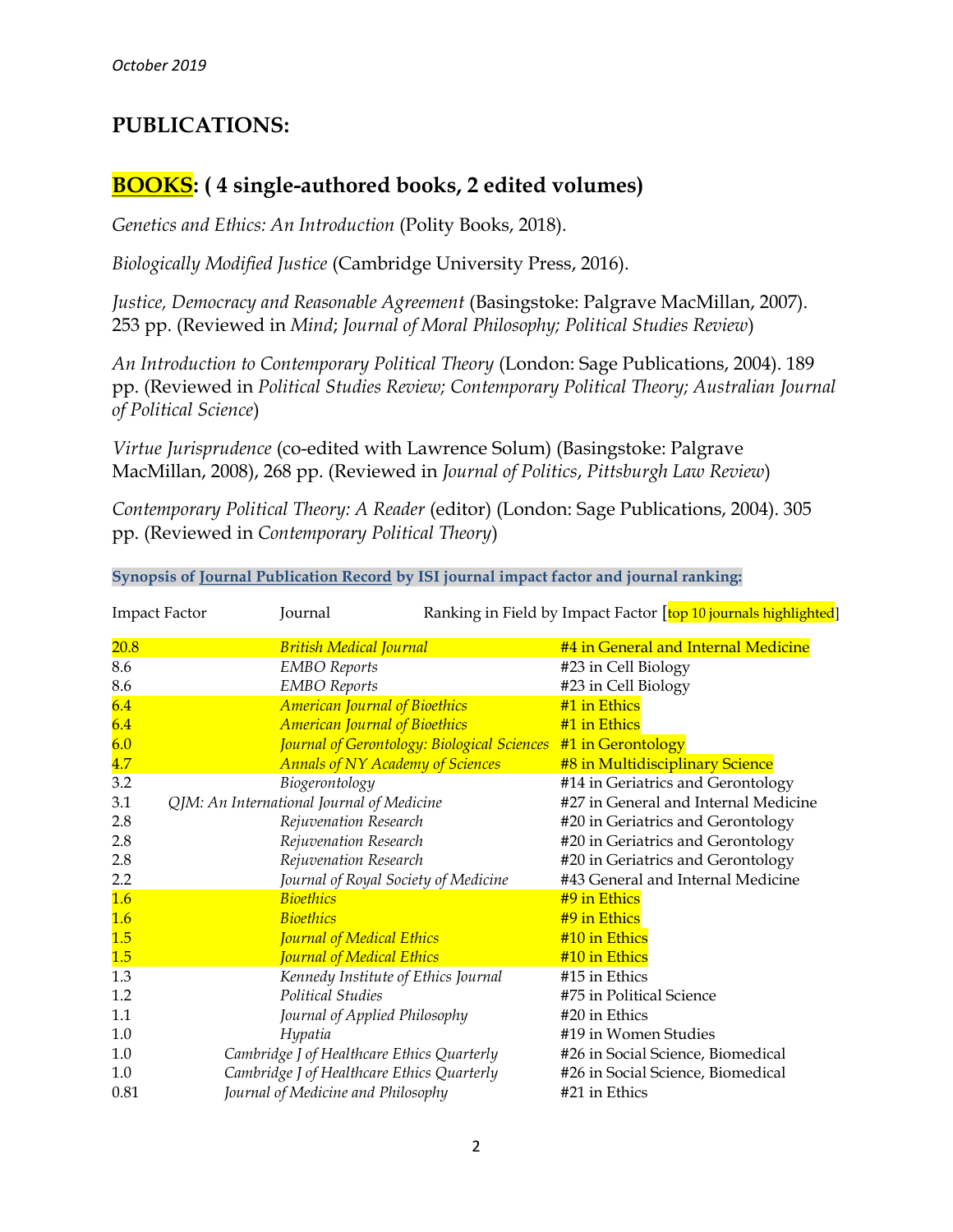| 0.6 | Political Studies Review              | #117 in Political Science |
|-----|---------------------------------------|---------------------------|
| 0.6 | Political Studies Review              | #117 in Political Science |
| 0.4 | Social Philosophy and Policy          | #43 in Ethics             |
| 0.4 | Canadian Journal of Political Science | #134 in Political Science |
| 0.4 | Law and Philosophy                    | #42 in Ethics             |
| 0.4 | Philosophy of Social Sciences         | #41 in Ethics             |
| 0.2 | Journal of Value Inquiry              | #47 in Ethics             |

**JOURNAL PUBLICATIONS:** (in political science, philosophy, bioethics, medicine, science and law)

"Aging, Geroscience and Freedom" *Rejuvenation Research* 22(2) 2019: 163-170.

"Gene Patents and the Social Justice Lens" (commentary) *American Journal of Bioethics*  8(12) (2018) 49-51.

"Empirical Ethics and the Duty to Extend the Biological Warranty Period" *Social Philosophy and Policy* 30 (2013): 480-503.

"International Political and Economic Structures: Book Symposium Contribution on Mathias Risse's *On Global Justice*" *The Ethics Forum* 8(2) (2013): 41–52.

"Play and Politics" *Journal of Political Science Education* 9(4) (2013): 487-500.

"Normative Theorizing about Genetics" *Cambridge Quarterly of Healthcare Ethics* 22(4) (2013): 408-419.

"Why the NIH Should Create an Institute of Positive Biology" *Journal of the Royal Society of Medicine* 105 (2012): 412-15.

"Biogerontology and the Intellectual Virtues" *Journal of Gerontology: Biological Sciences*  67(7) (2012): 734-46.

""Positive Biology" as a New Paradigm for the Medical Sciences" *Nature's EMBO Reports* 13(2) (2012): 186-88.

"Virtue Epistemology and the "Epistemic Fitness" of Democracy" *Political Studies Review* 10(1) (2012): 7-22.

"Patriarchy and Historical Materialism" *Hypatia* 26(1) (2011): 1-21.

"Global Aging, Well-Ordered Science and Prospection" *Rejuvenation Research* 13(5) (2010):607-12.

"Equality and the Duty to Retard Human Aging" *Bioethics* 24(8) (2010): 384-94.

"Why Aging Research?" *Annals of the New York Academy of Sciences* 1197 (2010): 1–8.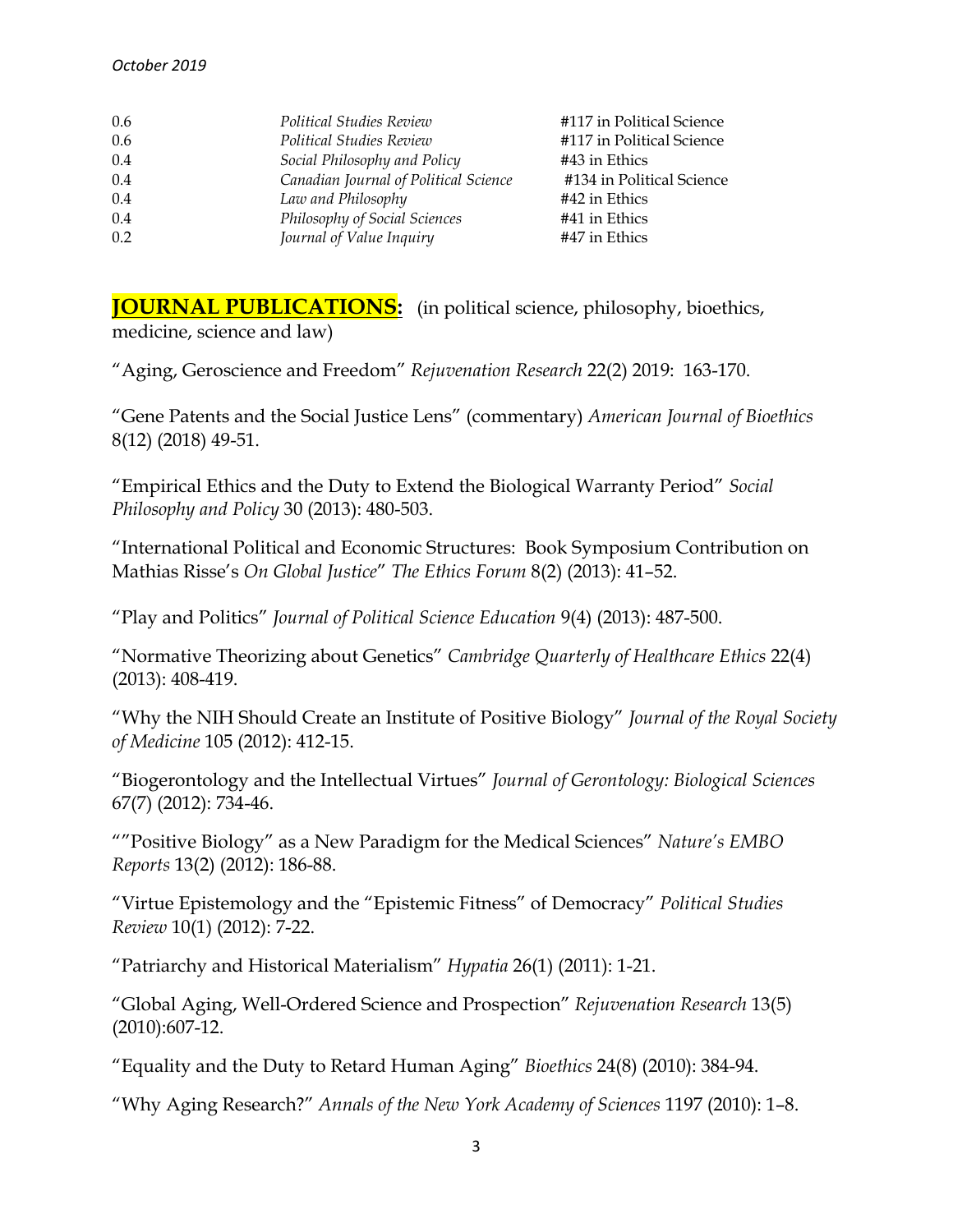"Mind the Gap: Senescence and Beneficence" *Public Affairs Quarterly* 24(2) (2010): 115- 30.

"Framing the Inborn Aging Process and Longevity Science" *Biogerontology* 11(3) (2010): 377-85.

"Preimplantation Genetic Diagnosis, Reproductive Freedom, and Deliberative Democracy" *Journal of Medicine and Philosophy* 34(2) (2009):135-154.

"Towards a More Inclusive Vision of the Medical Sciences" *QJM: An International Journal of Medicine* 102 (2009): 579-582.

"Genetic Justice Must Track Genetic Complexity" *Cambridge Quarterly of Healthcare Ethics* 17(1) (2008): 45-53.

"Aging Research, Priorities and Aggregation" *Public Health Ethics* 1(3) (2008): 258-67.

"Has the Time Come to Take on Time Itself?" *British Medical Journal* 337 (2008):147-48.

"The Case for Re-thinking Incest Laws" *Journal of Medical Ethics* 34:e2 (2008): 1-2.

"3 Wishes" *Journal of Evolution and Technology* 20(1) (2008): 23-28.

"A Tale of Two Strategies: The Moral Imperative to Tackle Ageing" *Nature's EMBO Reports* 9(7) (2008): 592-95.

"The Institutional Theory of Legal Interpretation" *University of Toronto Law Journal* 58(2) (2008): 217-32.

"Gene Patents and Justice" *Journal of Value Inquiry* 41 (2-4) (2007): 147-163.

"Justice in Ideal Theory: A Refutation" *Political Studies* 55 (2007): 844–864.

"Sufficiency, Justice and the Pursuit of Health- Extension" *Rejuvenation Research* 10(4) (2007): 513-20.

"Preparing for Our Enhanced Future" *Journal of Medical Licensure and Discipline* 93(2) (2007):12-18.

"Virtue Ethics and Prenatal Genetic Enhancement" *Studies in Ethics, Law, and Technology*  1(1) (2007): 1-13.

"Civic Liberalism and the 'Dialogical Model' of Judicial Review" *Law and Philosophy*  25(5) (2006): 489-532. Reprinted in edited volume *Virtue Jurisprudence*.

"Dualism, Incentives and the Demands of Rawlsian Justice" *Canadian Journal of Political Science* 38(3) (2005): 675-95.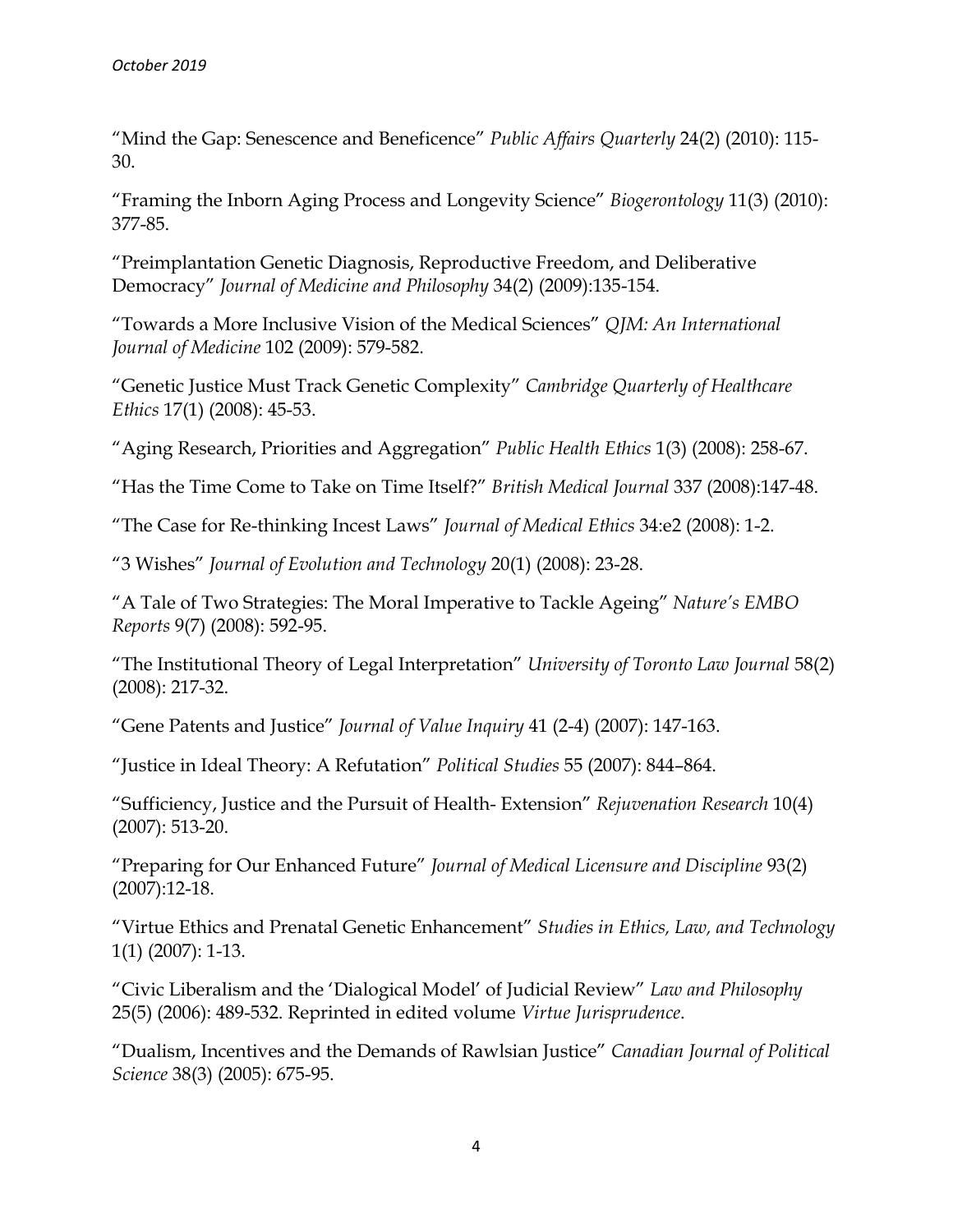"Historical Materialism and Supervenience" *Philosophy of the Social Sciences* 35(4) (2005): 420-446.

"Justice in the Genetically Transformed Society" *Kennedy Institute of Ethics Journal*, 15(1) (2005): 91-99*.* 

"Making Deliberative Democracy a More Practical Political Ideal" *European Journal of Political Theory* 4(2) (2005): 200-208.

"Genes and Equality" *Journal of Medical Ethics* 30(4) (2004): 587-592.

"The Genetic Difference Principle" *American Journal of Bioethics*, 4(2) (2004): W21-28.

"Taxation and Distributive Justice" *Political Studies Review*, 2 (2004): 185-197.

"A Challenge to Brink's Metaphysical Egoism" *Res Publica: A Journal of Legal and Social Philosophy* 9(3) (2003): 243-256.

"Genes and Social Justice: A Rawslian Reply to Moore", *Bioethics* 16(1) (2002): 72- 83.

"Genetic Intervention and the New Frontiers of Justice" *Canadian Philosophical Review*  XLI (2002): 139-154.

"The Social Character of Freedom of Expression*" Canadian Journal of Law and Jurisprudence* 14(2) (2001): 261-71.

"Incentives and the Natural Duties of Justice" *Politics* 20(1) (2000): 19-24.

"Justice and a Citizens' Basic Income" *Journal of Applied Philosophy* 16(3) (1999): 283-296.

"Public Reason, Neutrality and Civic Virtues*" Ratio Juris: An International Journal of Jurisprudence and Philosophy of Law* 12(1) (1999): 11-25.

"Does Rawls Support the Procedural Republic?" *Politics* 19(1) (1999): 29-35.

"Philosophy, Law and Morality: An Introduction" *Cogito* 12(2) (1998): 103-108.

### **CHAPTERS IN BOOKS:**

"Toleration, "Mindsight" and the Epistemic Virtues" (forthcoming) in *The Palgrave Handbook on Toleration*.

""Positive Biology" and Well-Ordered Science" in *Measuring Well-Being: Interdisciplinary Perspectives from the Social Sciences and the Humanities* (edited by Matthew Lee, Laura Kubzansky, and Tyler VanderWeele) (Oxford University Press, forthcoming in 2020).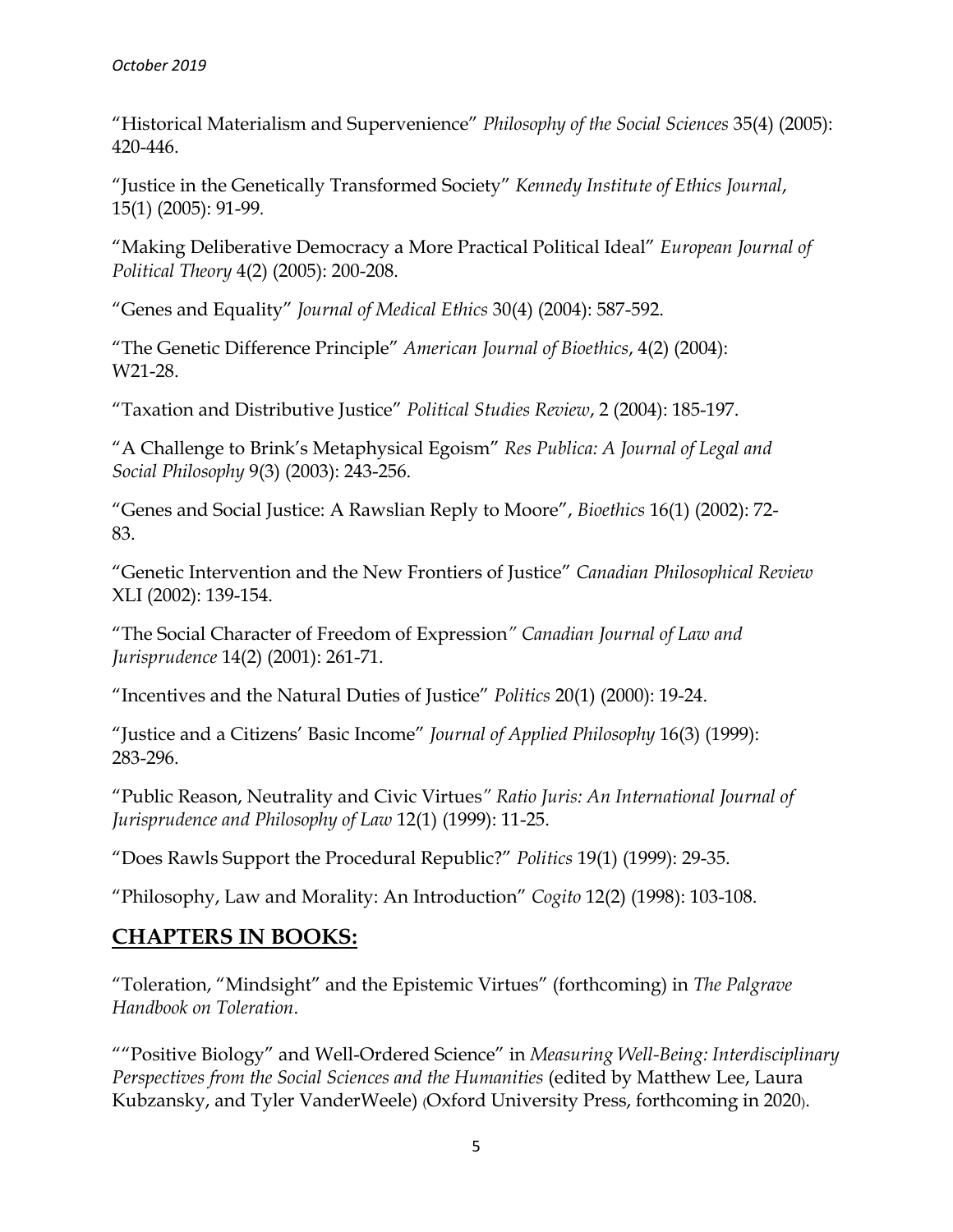"The "Focusing Illusion" of Rawlsian Ideal Theory" forthcoming in *John Rawls: Debating the Major Questions* (edited by Sarah Roberts-Cady and Jon Mandle) with Oxford University Press.

"Insulating Soldiers from the Emotional Costs of War: An Ethical Analysis" forthcoming in *Transhumanizing War: Performance Enhancement and the Implications for Policy, the Soldier, and Society* (eds. C. Breede, S. von Hlatky and S. Bélanger) (McGill-Queen's University Press, 2019).

"Virtue Epistemology and the Democratic Life" in *The Oxford Handbook to Virtue* (edited by Cynthia Snow) (Oxford: Oxford University Press, 2017).

"Justice and Life Extension" in *End-of-Life Ethics* (edited by John Davis) (New York, NY: Routledge Publishing, 2016).

"Deliberative Democracy and Nanotechnology" *Nanoethics: Examining the Societal Impact of Nanotechnology* (NJ: John Wiley and Sons Inc., 2007) edited by Fritz Allhoff, Patrick Lin, James Moor and John Weckert.

"An Introduction to Aretaic Theories of Law" co-authored chapter with Lawrence Solum for book *Virtue Jurisprudence* (Palgrave MacMillan, 2008).

"Neutrality, Toleration and Reasonable Agreement" in D. Castiglioni and C. Mackinnon, eds., 5 *Toleration, Neutrality and Democracy* (Amsterdam: Kluwer, 2003).

## **OTHER PUBLICATIONS (e.g. book reviews, op-eds, etc.):**

Book Review of David Miller's *Justice for Earthlings*, *Canadian Journal of Political Science* 2016.

Genes and Distributive Justice" *Nature Encyclopedia of the Human Genome* 2003. **R**  Book Review of Christopher Zurn's *Deliberative Democracy and the Institutions of Judicial Review* in *Social Theory and Practice* April 2009.

"Long Life and Happiness" Op-ed in *Ottawa Citizen*, July 28th, 2008

Book Review of Brian Barry's *Why Social Justice Matters* in *Basic Income Studies* July 2006. "Rewards, Yes, But Tax Breaks, No" *Newsday*, May 1st 2005 (1500 word commissioned article).

Book Review of Fung and Wright (eds) *Deepening Democracy* in *Democratization* 2004. Book Review of Russell Hardin's *Indeterminacy and Society* in *Philosophy in Review* 2004. Book Review of Katrin Flikschuh's *Kant and Modern Political Philosophy* in *Mind* 2002. Book Review of Stuart Hampshire's *Justice as Conflict* in *Canadian Journal of Political Science* 2002.

Book review of Gerald Gaus's *Justificatory Liberalism* in *Mind* 2000. Book review of Ian Shapiro's *Democratic Justice* in *Philosophy in Review* 2000.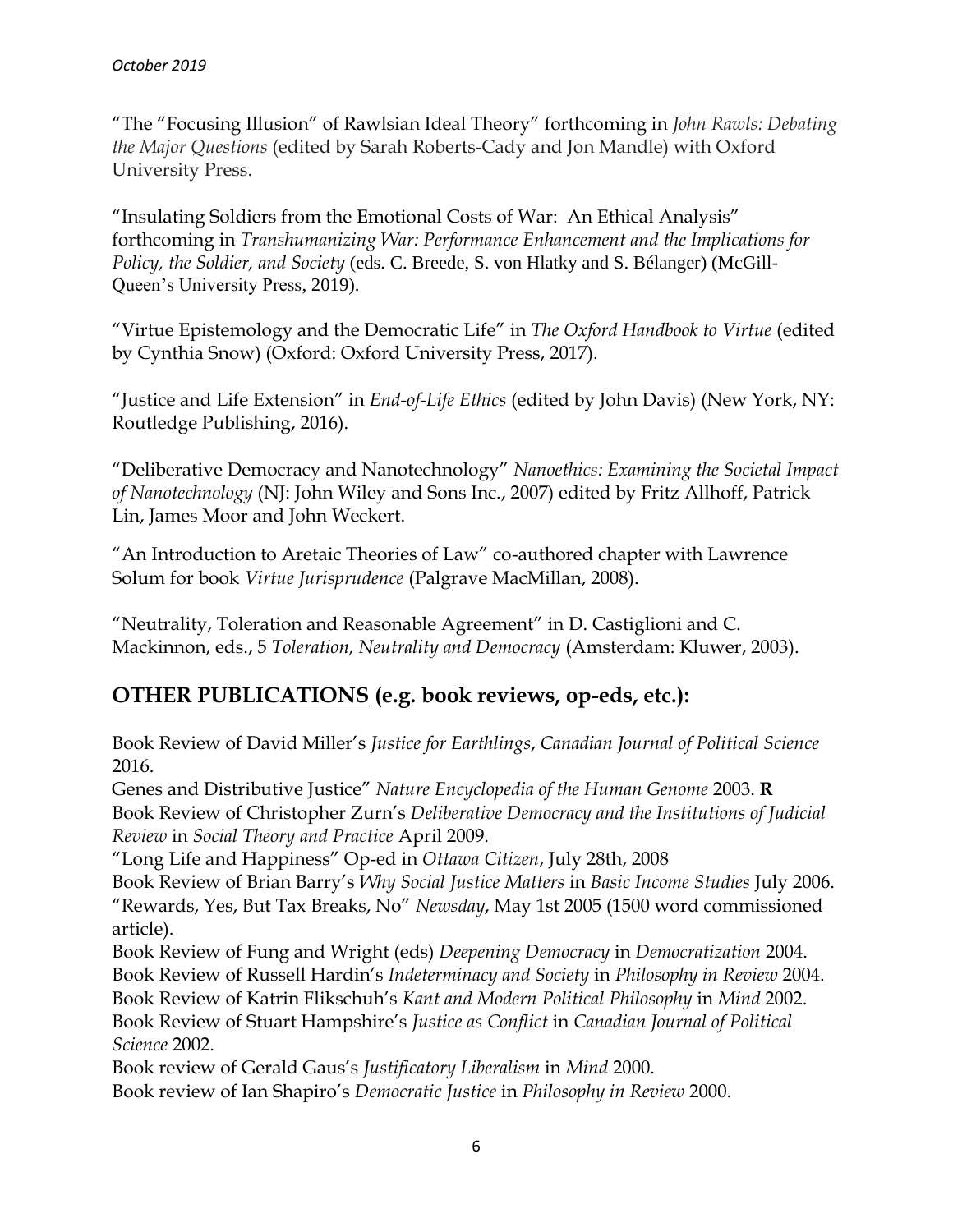Book Review of Michael Sandel's *Democracy's Discontent* in *Cogito* 1998. Book Review of John Rawls's *Justice as Fairness: A Restatement* in *Philosophy in Review*  2001.

"An interview with Brian Barry" *Cogito*, Vol. 13, No. 2, August 1999.

"An interview with Jan Narveson" *Cogito* Vol. 12, No. 2 July 1998.

### **AWARDS, GRANTS, CERTIFICATES, ETC.**

Fulbright Visiting Research Chair at the University of Manoa (Hawaii) Fall 2018

Queen's National Scholar (2008).

Arch Award (2008) from McMaster University.

Wellcome Trust, Bioethics Seminar Grant for Conference "Genetics and Justice", Oxford University, July 2007 (\$10,000).

Research Fellowship (12 months) from Oxford University at the Centre for the Study of Social Justice, based in the Department of Politics and International Relations (2006/07). This position was funded through Oxford University's Research Development Fund. (\$40,000)

May 2006 Outstanding Performance Award, University of Waterloo. This award is given in recognition of "outstanding contribution in teaching and scholarship".

June 2005 UW/SSHRC 4A RIF Grant on "Genetics and Justice" (\$5,000).

June 2004 UW/SSHRC Seed Grant on "Genetics and Justice" (\$5,000).

May 2003: Teaching and Learning Course Certificate (University of Manchester).

March 2003: Research Fellowship at the Centre for Ethics and Public Affairs at the University of Tulane (award declined in order to take-up appointment at UW).

July 2000: British Academy Overseas Conference Travel Grant.

July 1999: Faculty Graduate Teaching Assistant's Award.

Oct. 1996-99: University of Bristol Postgraduate Scholarship.

Oct. 1997-99: Overseas Research Scholarship.

Oct. 1997-99: Cogito Editorial Fellowship.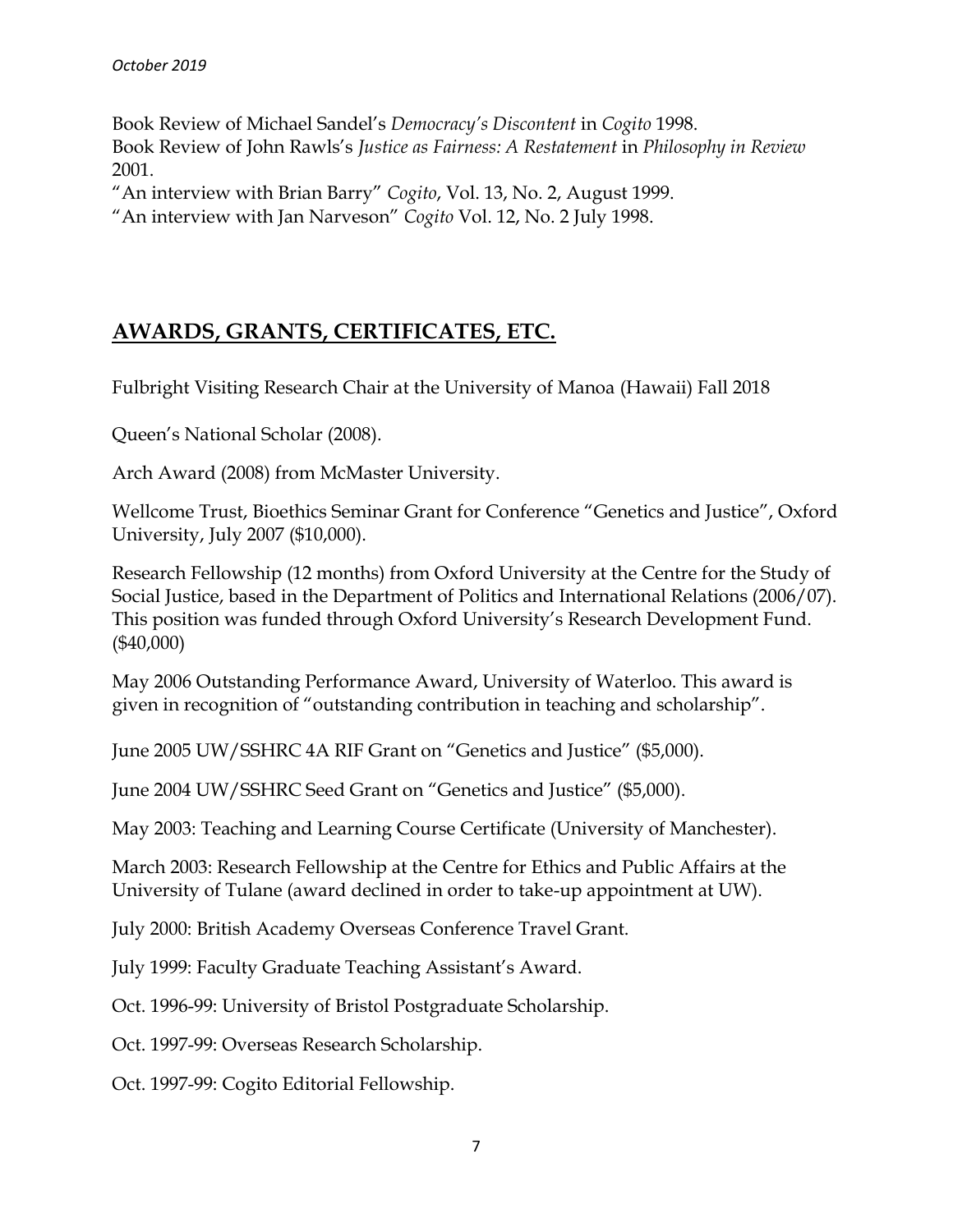Sept. 1995: Centennial Entrance Scholarship.

Sept. 1995: McMaster Graduate Scholarship.

Academic years 1993 and 1994: Dean's Honour List.

### **CONFERENCE PRESENTATIONS, INVITED TALKS, ETC.:**

• "Justice in the Genomic Era" Invited speaker, Dept of Political Science, University of Manoa, Hawaii (Nov. 2018)

• "Justice in the Genomic Era" Invited speaker, Dept of Philosophy, University of Manoa, Hawaii (Oct. 2018)

• "Positive Biology" and Well-Ordered Science" Invited workshop on Happiness Research at Harvard University (April 2018).

• "Bridging the Gap: Political Philosophy Meets Biogerontology" Invited Speaker at the annual Ottawa-Carleton Institute of Biology symposium at Carleton University, May 2013.

• Keynote Speaker for the "Theory and Practice" Graduate Associates Conference at the University of Toronto in March 2013.

• "Empirical Ethics and the Duty to Extend the Biological Warranty Period" Presented in January 2013 to the "New Essays in Moral Philosophy" Conference in Tucson, Arizona.

• "Adaptation, Punishment, and Prison: Criminal Justice in an Aspiring "Society of Equals"" Syracuse University College of Law Interdisciplinary Workshop on "Virtue, Citizenship, and the Law: Interdisciplinary Perspectives" at Syracuse University (May 2012).

• "International Political and Economic Structures: Book Symposium Contribution on Mathias Risse's *On Global Justice*" *The Ethics Forum* 8(2) (2013): 41–52.

• "Virtue Epistemology and the "Epistemic Fitness" of Democracy" Deliberative Democracy and Utopophobia Conference at Nottingham University (Dec. 2010) • "NonIdeal Theory" Canadian Political Science Association (workshop), Montreal (June 2010).

• "Scientia and Justice" Canadian Political Science Association, Montreal (June 2010).

• "Why Aging Research?: The Moral Imperative to Retard Human Aging" Invited Keynote address for the International Association of Biomedical Gerontology Conference, Quebec City (May 2009).

• "Slowing Human Aging: Ethical and Social Issues" Probus Club of Kingston, (February 2009).

• "Slowing Human Aging: Ethical and Social Issues" QUILL (Queen's Institute for Lifelong Learning) (January 2009).

• "Taking People for What They Really Are", Canadian Political Science Association (June 2008).

• "Taking Institutions Seriously", Canadian Philosophical Association (June 2008)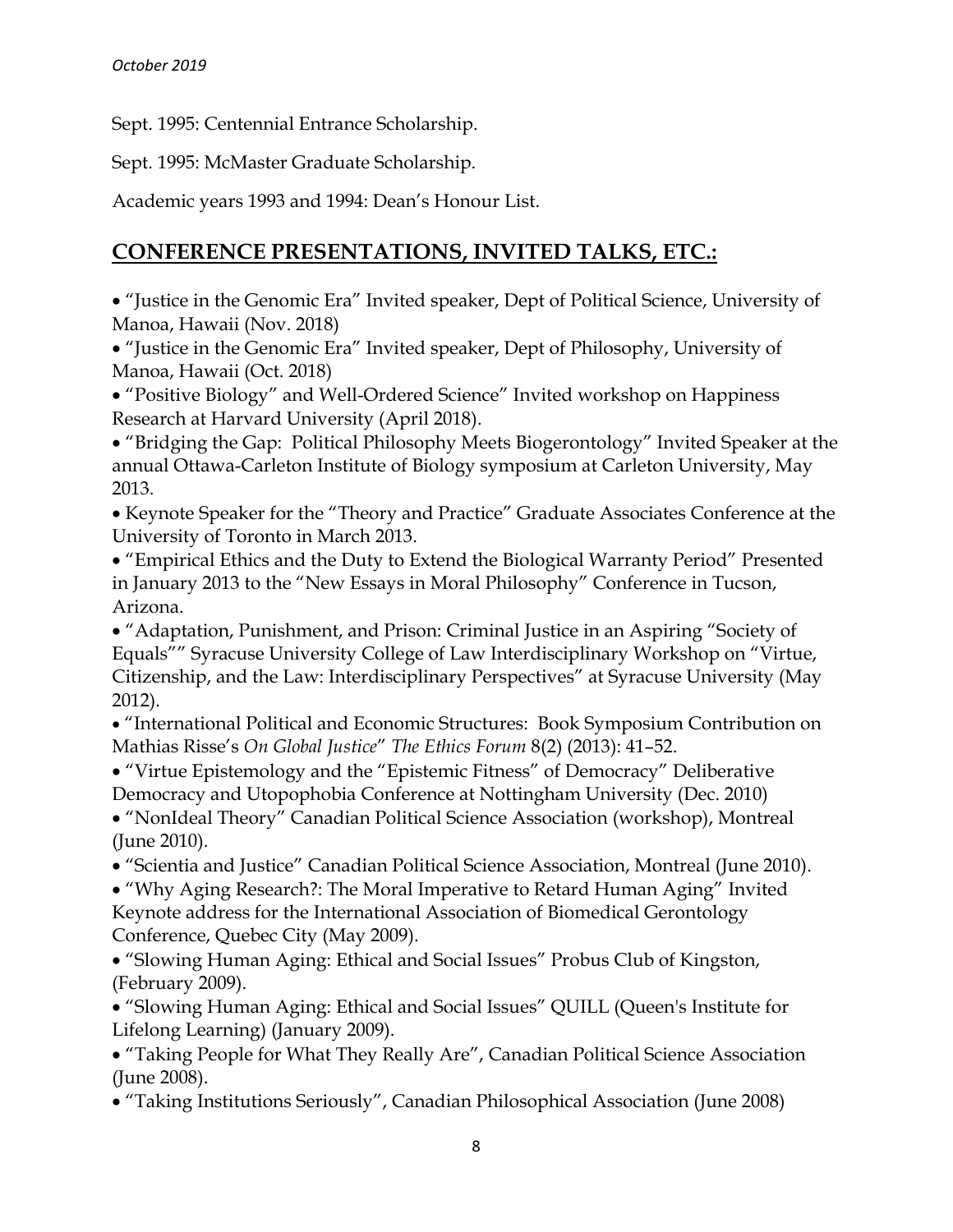• "Genetic Justice: Where to Begin?" Montreal Political Theory Workshop, McGill University (Sept. 2007).

• "Genetic Justice: Where to Begin?", Genetics and Justice Conference, Oxford University (July 2007).

• "PGD and Deliberative Democracy" Egenis Governing Genomics Conference at Exeter University (Jan. 2007).

• "PGD and Deliberative Democracy" James Martin Research Seminar, Oxford University (Oct. 2006).

• "Genetic Justice Must Track Genetic Complexity" MANCEPT seminar series, Dept of Politics, Manchester University (Nov. 2006).

• "Genetic Justice" James Martin Research Seminar, Oxford University (Oct. 2006).

• "PGD and Deliberative Democracy" Annual Conference of the Association for Legal and Social Philosophy, University College Dublin (July 2006).

• "PGD and Deliberative Democracy" Stanford University Law School, *Human Enhancement and Human Rights* Conference (May 2006).

• ""PGD and Deliberative Democracy" Canadian Philosophical Association (May 2006).

• "PGD and Deliberative Democracy" Canadian Political Science Association (June 2006).

• "Justice in Ideal Theory: A Refutation" Wilfrid Laurier Political Science Speaker Series (Nov. 2005).

• "Genetic Justice Must Track Genetic Complexity", Department of Philosophy, University of Waterloo (Sept. 2005).

• "Gene Patents and Genetically Modified Justice" presented to the Centre for Bioethics at the University of Toronto (March, 2005).

• "Democracy and Justice" presented to the Probus Club, Hamilton, (July 2005).

• "Justice in Ideal Theory: A Refutation" Canadian Political Science Association, University of Western Ontario (June 2005).

• "Left-Libertarianism: A Critique" Canadian Philosophical Association, University of Western Ontario (June 2005).

• "The Genetic Difference Principle" The Lofoten Seminar on Genetics and Justice in Røst, Norway (August 2004).

• "The Genetic Difference Principle" Joint Session of the Aristotelian Society and Mind Association, University of Kent (July 2004).

• "Genetics and Justice" Political Science Students' Association (March 2004).

• "Genes and Equality", Canadian Political Science Association, Nova Scotia (June 2003).

• "A Challenge to Brink's Metaphysical Egoism", Canadian Philosophical Association, Nova Scotia (June 2003).

• Roundtable on Stuart White's *The Civic Minimum*, Political Studies Association, University of Leicester (April 2003).

• "Genes and Equality" Centre for Social Ethics and Policy, University of Manchester (Oct. 2002).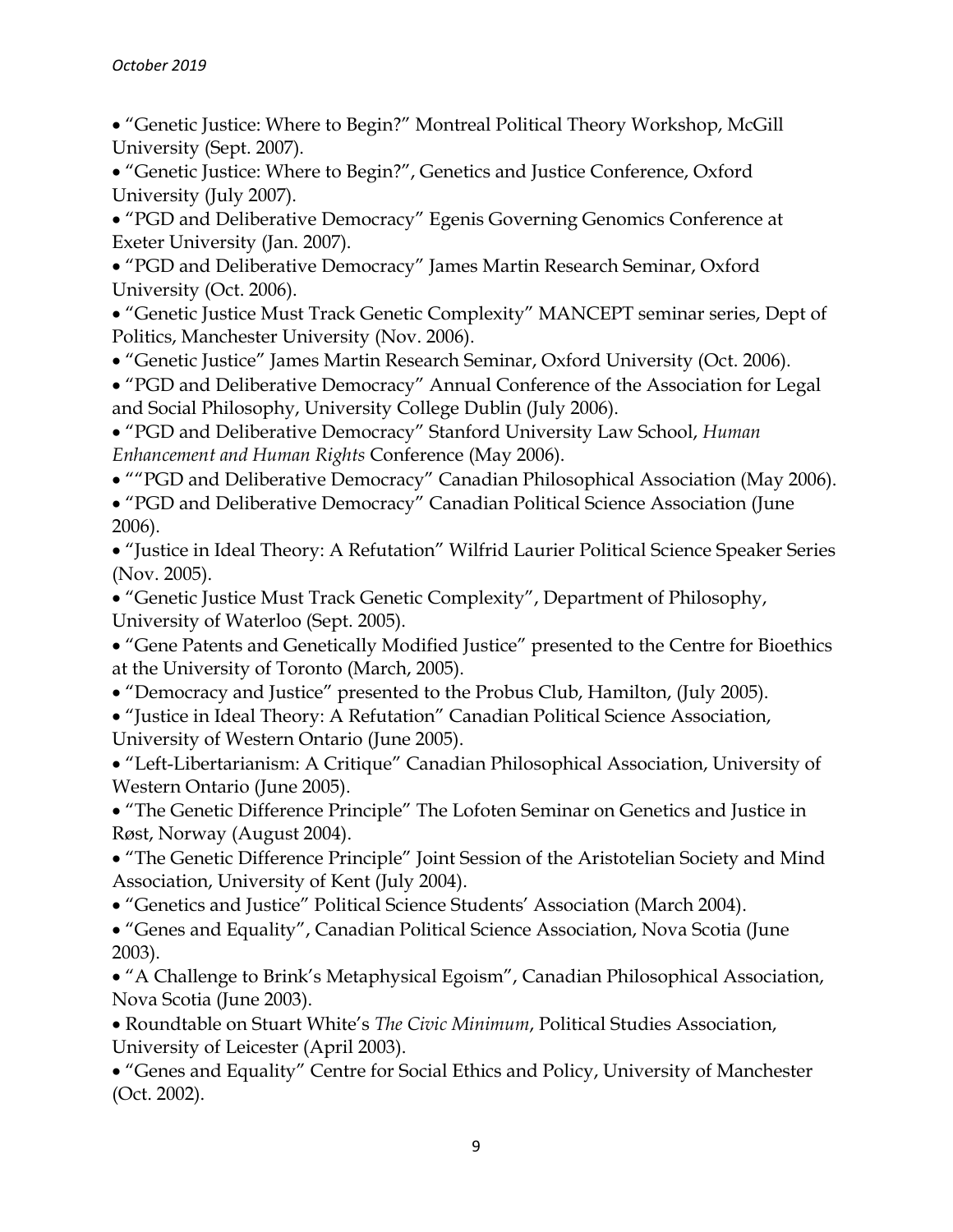• "A Challenge to Brink's Metaphysical Egoism" UK Association for Legal and Social Philosophy Conference on "The Ethics of Altruism" at Royal Holloway University (April 2002).

• "Genetic Justice" Centre for Global Ethics seminar at the University of Birmingham (March 2002).

• Participant in the Roundtable Debate on the Terrorist Attacks in America, University of Birmingham (October 2001).

• Commentary on "Rawls in the Nordic Countries" Contextualising Rawls Conference at King's College London (June 2001).

• "State Neutrality and Reasonable Agreement" Philosophy Society at the University of Birmingham (October 2001).

• "State Neutrality and Reasonable Agreement" Seventeenth International Social Philosophy Conference at the University of Waterloo (July 2000).

• "State Neutrality and Reasonable Agreement" UK Association for Legal and Social Philosophy at the University of Exeter (April 2000).

# **TEACHING EXPERIENCE**

I have taught the following courses at Queen's, UCLA, Waterloo, Manchester, Birmingham, Aberdeen, and Bristol:

- 1. "An Introduction to Political Theory" (second year course) (Queen's 2019/20): 275 students
- 2. "Science and Justice" (graduate level course, School of Policy Studies) (Queen's 2019): 13 students
- 3. "Science and Justice" (fourth year seminar) (Queen's 2019): 21 students
- 4. "An Introduction to Political Theory" (second year course) (Queen's 2018/19): 275 students
- 5. "Science and Justice" (fourth year seminar) (Queen's 2018/19): 21 students
- 6. "Science and Justice" (graduate seminar/fourth year seminar) (Queen's 2017/18): 10 students
- 7. "Law and Governmental Process" (third year course) (Queen's 2018/19): 60 students
- 8. "An Introduction to Political Theory" (second year course) (Queen's 2017/18): 275 students
- 9. "Science and Justice" (fourth year seminar) (Queen's 2017/18): 21 students
- 10. "Law and Governmental Process" (third year lecture) (Queen's 2017/18): 60 students
- 11. "Science and Justice" (graduate seminar) (Queen's 2017/18): 6 students
- 12. "Science and Justice" (School of Public Policy, summer 2017- 17 students)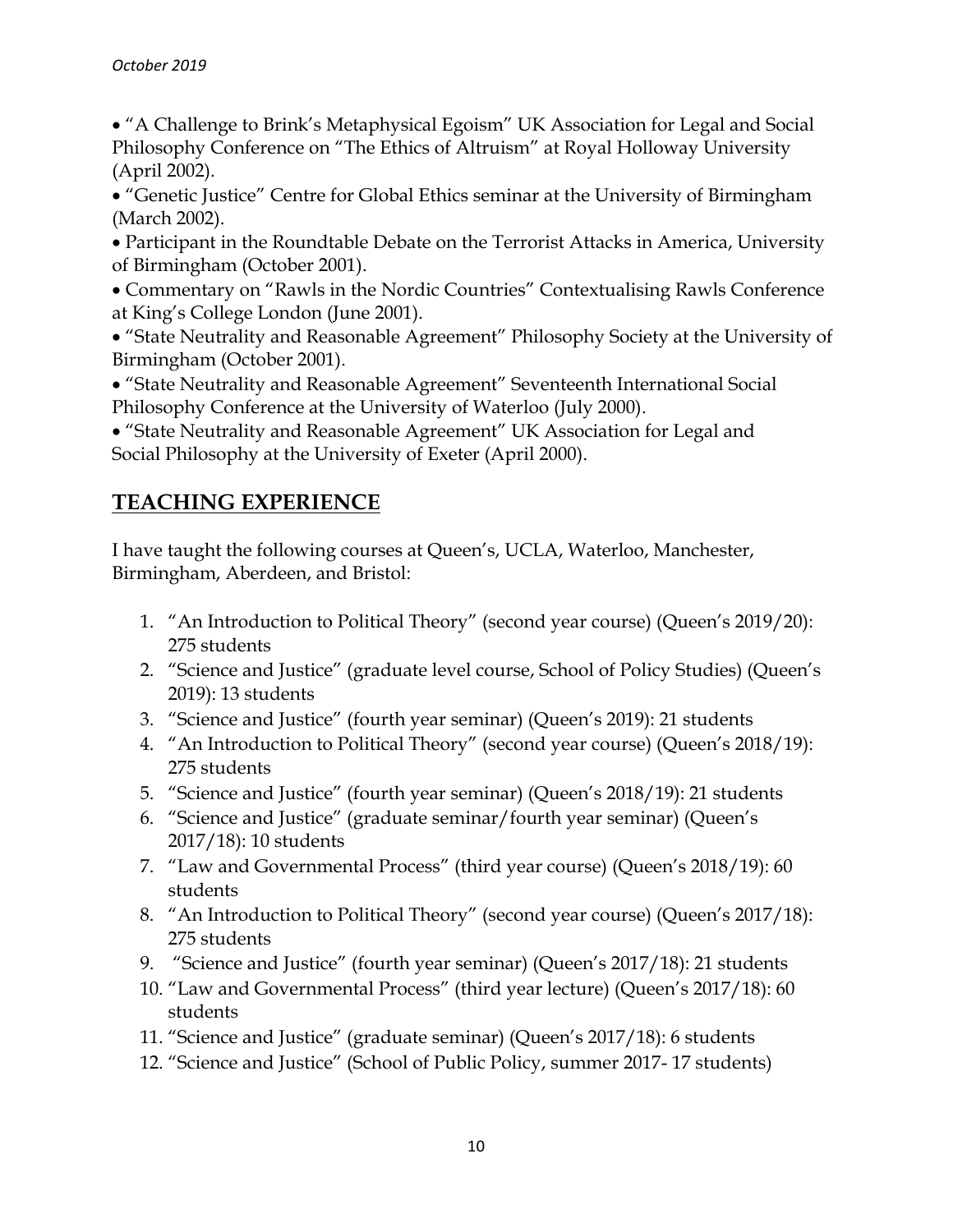- 13. "An Introduction to Political Theory" (second year course) (Queen's 2016/17): 250 students
- 14. "Science and Justice" (fourth year seminar) (Queen's 2016/17): 21 students
- 15. "Law and Governmental Process" (third year lecture) (Queen's 2016/17): 60 students
- 16. "Science and Justice" (graduate seminar) (Queen's 2016/17): 8 students
- 17. "An Introduction to Political Theory" (second year course) (Queen's 2015/16): 250 students
- 18. "Science and Justice" (fourth year seminar) (Queen's 2015/16): 21 students
- 19. "Law and Governmental Process" (third year lecture) (Queen's 2015/16): 60 students
- 20. "Science and Justice" (graduate seminar) (Queen's 2015/16): 9 students
- 21. "An Introduction to Political Theory" (second year course) (Queen's 2014/15): 250 students
- 22. "Science and Justice" (fourth year seminar) (Queen's 2014/5): 20 students
- 23. "Normative Issues in Policy Analysis" (graduate course) (UCLA, 2013/14): 60 students
- 24. "Science and Justice" (graduate course) (UCLA, 2013/14): 3 students
- 25. "An Introduction to Political Theory" (second year course) (Queen's 2012/13): 250 students
- 26. "Science and Justice" (fourth year course) (Queen's 2012/13): 18 students
- 27. "Science and Justice" (graduate course) (Queen's 2012/13): 12 students
- 28. "An Introduction to Political Theory" (second year course) (Queen's 2010/11): 240 students
- 29. "Science and Justice" (fourth year/graduate course) (Queen's 2010/11): 14 students
- 30. "An Introduction to Political Theory" (second year course) (Queen's 2009/10): 230 students
- 31. "Genetics and Justice" (fourth year course) (Queen's 2009): 22 students
- 32. "Genetics and Justice" (fourth year course) (Queen's 2008): 16 students
- 33. "Genetics and Justice" (fourth year course) (Waterloo 2008): 22 students
- 34. Contemporary Political Philosophy (third year course) (Waterloo 2006): 60 students
- 35. Introduction to Politics (first year course) (Waterloo 2004/5): 126 students
- 36. Genetics and Justice (fourth year course) (Waterloo 2004/5): 23 students
- 37. Classics in Political Thought 2 (second year course) (Waterloo 2004/5): 87 students
- 38. Contemporary Political Philosophy (third year course) (Waterloo 2004/5): 53 students
- 39. Introduction to Politics (first year course) (Waterloo 2004/5): 195 students
- 40. Genetics and Justice (fourth year course) (Waterloo 2004/5): 25 students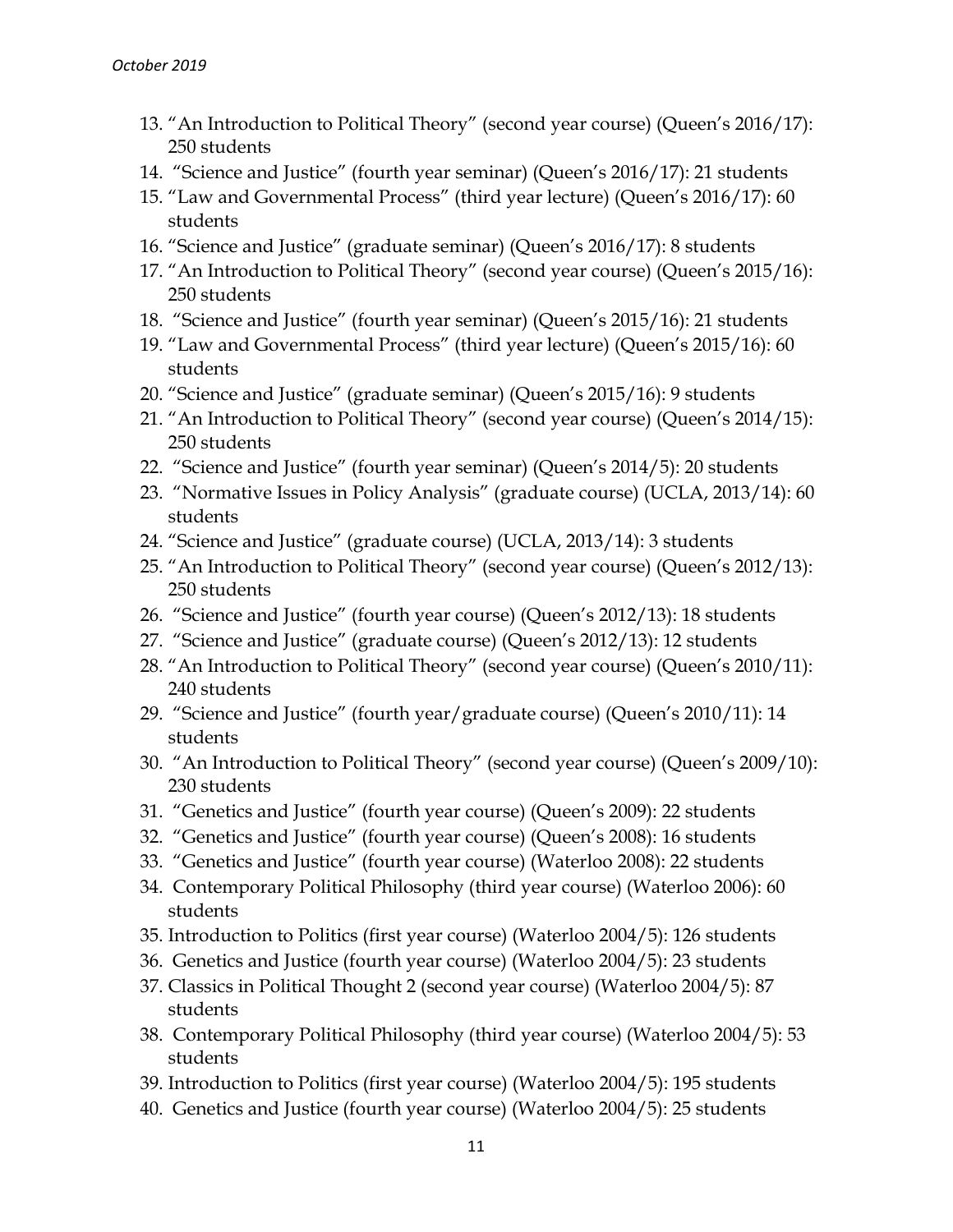- 41. Classics in Political Thought 2 (second year course) (Waterloo 2003/4): 73 students
- 42. Contemporary Political Philosophy (third year course) (Waterloo 2003/4): 30 students
- 43. Introduction to Politics (first year course) (Waterloo 2003/4): 200 students
- 44. Genetics and Justice (fourth year course) (Waterloo 2003/4): 20 students
- 45. Introduction to Political Thought (first year course) (Manchester 2002/3): 300 students.
- 46. Freedom and Equality (second year course) (Manchester 2002/3): 200 students
- 47. Normative Analysis and Moral Reasoning (MA course) (Manchester 2002/3): 13 students
- 48. Genetic Justice (MA course) (Manchester 2002/3): 15 students
- 49. Advanced Problems in Political Theory (MA course) (Birmingham 2001/2): 3 students
- 50. Liberalism and Its Critics (MA course) (Birmingham 2001/2): 5 students
- 51. Twentieth Century Political Thought (third year course) (Birmingham 2001/2): 45 students
- 52. Foundations of Modern Social and Political Thought (second year course) (Birmingham 2001/2): 60 students
- 53. Liberalism and Its Critics (MA course) (Birmingham 2000/1): 4 students
- 54. Twentieth Century Political Thought (third year course) (Birmingham 2000/1): 45 students
- 55. Foundations of Modern Social and Political Thought (second year course) (Birmingham 2000/1): 60 students
- 56. Social and Political Philosophy (third year course) (Aberdeen 1999/2000): 40 students
- 57. Research Seminar on Karl Marx (forth year course) (Aberdeen 1999/2000): 4 students
- 58. Philosophy, Politics and Society (first year course) (Aberdeen 1999/2000): 60 students
- 59. Topics Seminar (third/forth year course) (Aberdeen 1999/2000): 25 students
- 60. An Introduction to Marx (second year course) (Bristol 1998/99): 40 students

# **ADMINISTRATIVE POSITIONS**

2009-2012 Graduate Chair (Queen's)

2011/12 Chair and equity officer for RTP committee

2010/11 Co-Chair of the theory section for the CPSA conference at WLU.

2008 Associate Chair Graduate Studies (UW)

2004-2006 Graduate Committee (UW)

2004/5 Performance Review Committee (UW)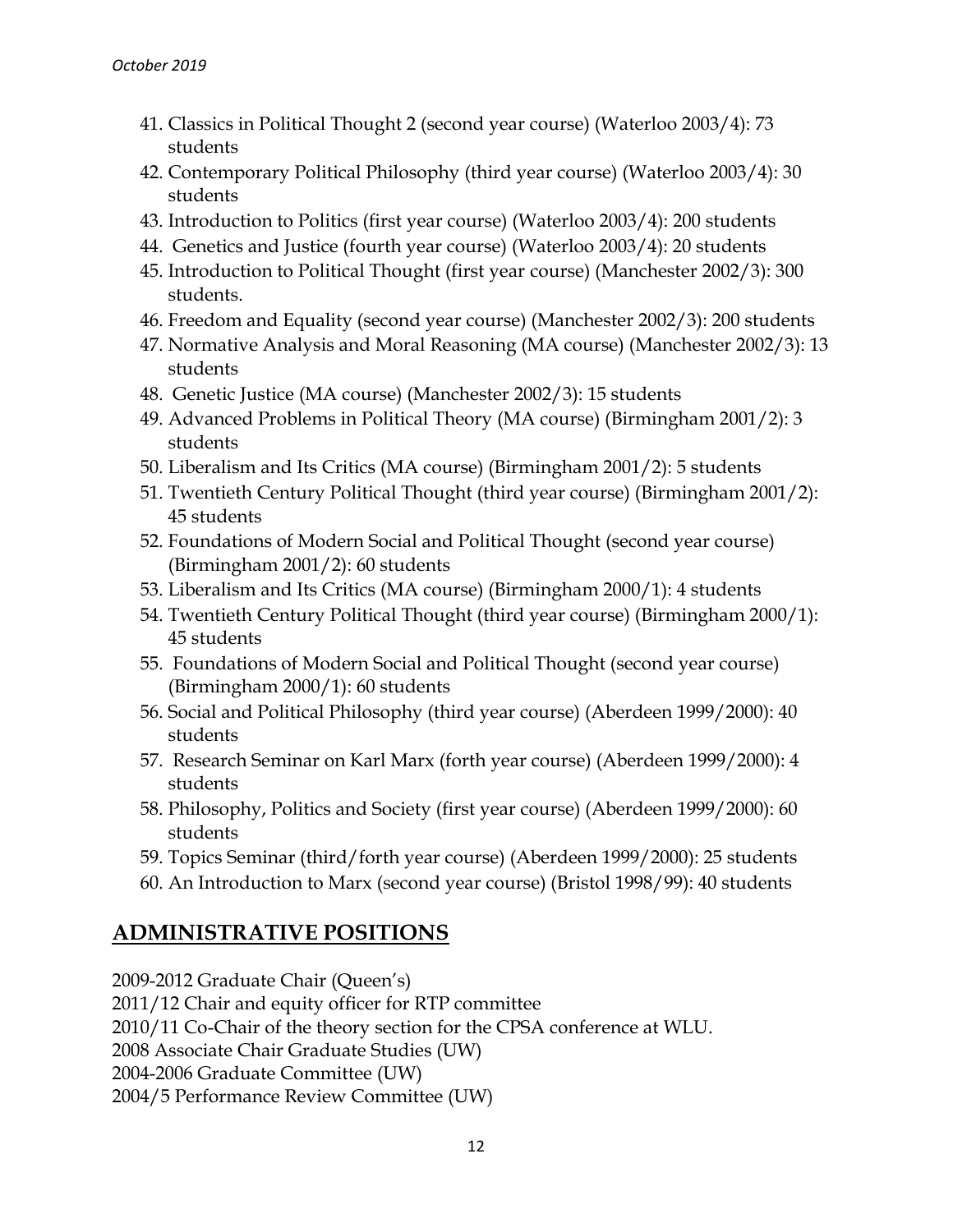2004/5 Committee for New Chair (UW) 2003- present, Council of Representatives for Faculty Association (UW) 2003/4 Committee for History/PSCI appointment (UW) 2003/4 Performance Review Committee (UW) 2002/3 Member of the Teaching and Courses Review Committee (Manchester) 2002/3 Co-organiser of the Brave New World Conference (Manchester) 2002/3 Personal Tutor (Manchester) 2001/2 Working committee on improving research groups (Birmingham) 2000-2002 Personal tutor (Birmingham) 1999-2000 Deputy Warden, Spring Gardens (Aberdeen, 500 students)

### **OTHER PROFESSIONAL EXPERIENCE**

- Reviews Editor of *European Journal of Political Theory* (2001-2003).
- Editorial Fellow of the philosophy journal *Cogito* (1997-1999)*.*
- Editorial Assistant of *Imprints: A Journal of Analytical Socialism* (1997-99).
- Referee for *American Political Science Review*, *Ethics*, *Journal of Political Philosophy*,

*Journal of the American Medical Association, Bioethics*, *Political Studies*, *European Journal of Political Theory, Contemporary Political Theory, Kennedy Institute of Ethics Journal*, *Journal of Medical Ethics*, *The American Review of Canadian Studies*, *Canadian Journal of Political Science*, *Theoria*, *Res Publica*, *Ethical Theory and Moral Practice*, *Journal of Social Philosophy*, *Political Theory*, *Philosophy, Politics and Economics*, *Social Theory and Practice, Annals of New York Academy of Sciences, Review of Policy Research, Southern Journal of Philosophy, Journal of Applied Philosophy, Neuroethics, Critical Review of International Social and Political Philosophy*; Oxford University Press, Manchester University Press, Pearson Education, Blackwell Publishing, Sage Publications, UBC Press.

● Media Interviews: include *The National Post*; CBC Radio; Fly FM; *Kingston Whig Standard*.

### **COMMUNITY SERVICE**

2014- present, For the past 5 summers I have run a Political Philosophy Discussion Group for male inmates at the Collins Bay Correctional facility in Kingston, Ontario.

2018- present, I recently launched a volunteer educational outreach initiative called "Philosophy for Children and Teens- Kingston", which involves teaching philosophy to children and teens.

2018- present, I organize a Philosophy Meetup Kingston which brings philosophy discussions to pubs in Kingston.